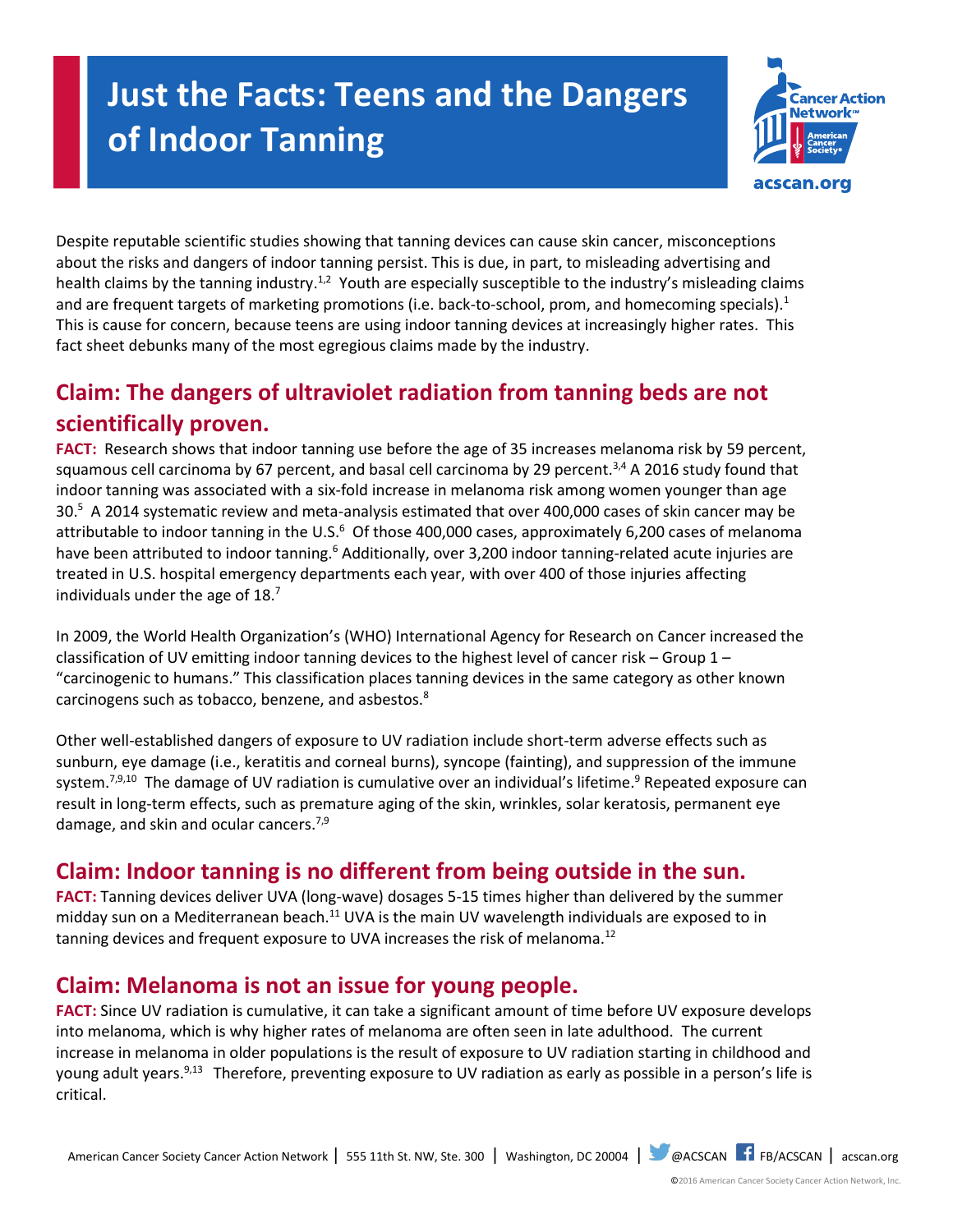Today melanoma is the fourth most common cancer in individuals aged 15-29 years, and the third most common cancer in individuals aged 25-29.<sup>14</sup> Reducing exposure to UV radiation, both through indoor and outdoor tanning, is an important way of reducing these rates.

### **Claim: Tanning bed use by teens is not a big problem.**

**FACT:** Melanoma is currently the second most common cancer among females aged 15-29 and the second most common cancer among females aged 25-29.<sup>14</sup> Studies show using an indoor tanning device before the age of 35 increases the risk of melanoma by 59 percent, squamous cell carcinoma by 67 percent, and basal cell carcinoma by 29 percent.<sup>3,4</sup>

Of the estimated 11.3 million Americans who tan indoors every year, approximately 1.6 million are adolescents.<sup>15,16</sup> The most recent data indicates that one in nine high school girls have used a tanning device, with numbers increasing to nearly one in six high school girls by their senior year.<sup>17</sup> Among teens who tan, 56 percent reported getting a burn from a tanning device within the past year.<sup>17,18</sup> Additionally, multiple studies have shown frequent use of indoor tanning among adolescents.<sup>5,19,20</sup> Risk for melanoma increases with the number of total hours, sessions, and years that indoor tanning devices are used.<sup>18,21,22</sup> A recent Centers for Disease Control and Prevention (CDC) study found that 16.7 percent of non-Hispanic white female high school students engaged in frequent indoor tanning (10 times or greater) in the past year.<sup>19</sup> Moreover, melanoma incidence rates are steadily increasing, largely among youth non-Hispanic white females, and, in part, due to indoor tanning.  $5,19,23$ 

Youth are especially susceptible to the industry's misleading claims and are frequently the targets of industry marketing promotions (i.e. back-to-school, prom, and homecoming specials). $1$ 

### **Claim: Tanning bed restrictions don't need to pertain to older teens.**

**FACT:** Data shows that older teens are more at risk for exposure to the dangers of indoor tanning due to increased use.<sup>17,19</sup> Female adolescents aged 17-18 are approximately twice as likely to tan indoors as female adolescents aged 14-15.15,17

## **Claim: Parents should be allowed to decide whether youth can use tanning devices.**

FACT: Parental consent laws are not adequate in effectively deterring minors from using tanning devices. Studies show that many youth are able to purchase a tanning session without parental permission, even if it is required by law.24,25,26,27,28 A CDC study found that parental permission laws without age restriction were not associated with a reduction in adolescent use of indoor tanning, whereas age restriction laws were successful.<sup>28</sup> Additionally, literature shows that parental permission and parental tanning bed use are strongly associated with the use of indoor tanning among youth. $18,27,29,30$ 

Products or devices deemed to be harmful are often regulated to protect consumers. WHO's International Agency for Research on Cancer categorizes tanning devices as its highest cancer risk category (Class 1) – "carcinogenic to humans" – and recommends that minors not be allowed to use them. $8\,$  In 2014, the United States Food and Drug Administration (FDA) reclassified tanning devices to a class II device, which requires greater regulatory safety controls. In addition, the FDA recommended the devices should not be used on individuals under 18 years of age.<sup>31</sup> The U.S. Surgeon General released a call to action to prevent skin cancer, naming tanning beds as a risk factor for skin cancer and encouraged the restriction of tanning beds to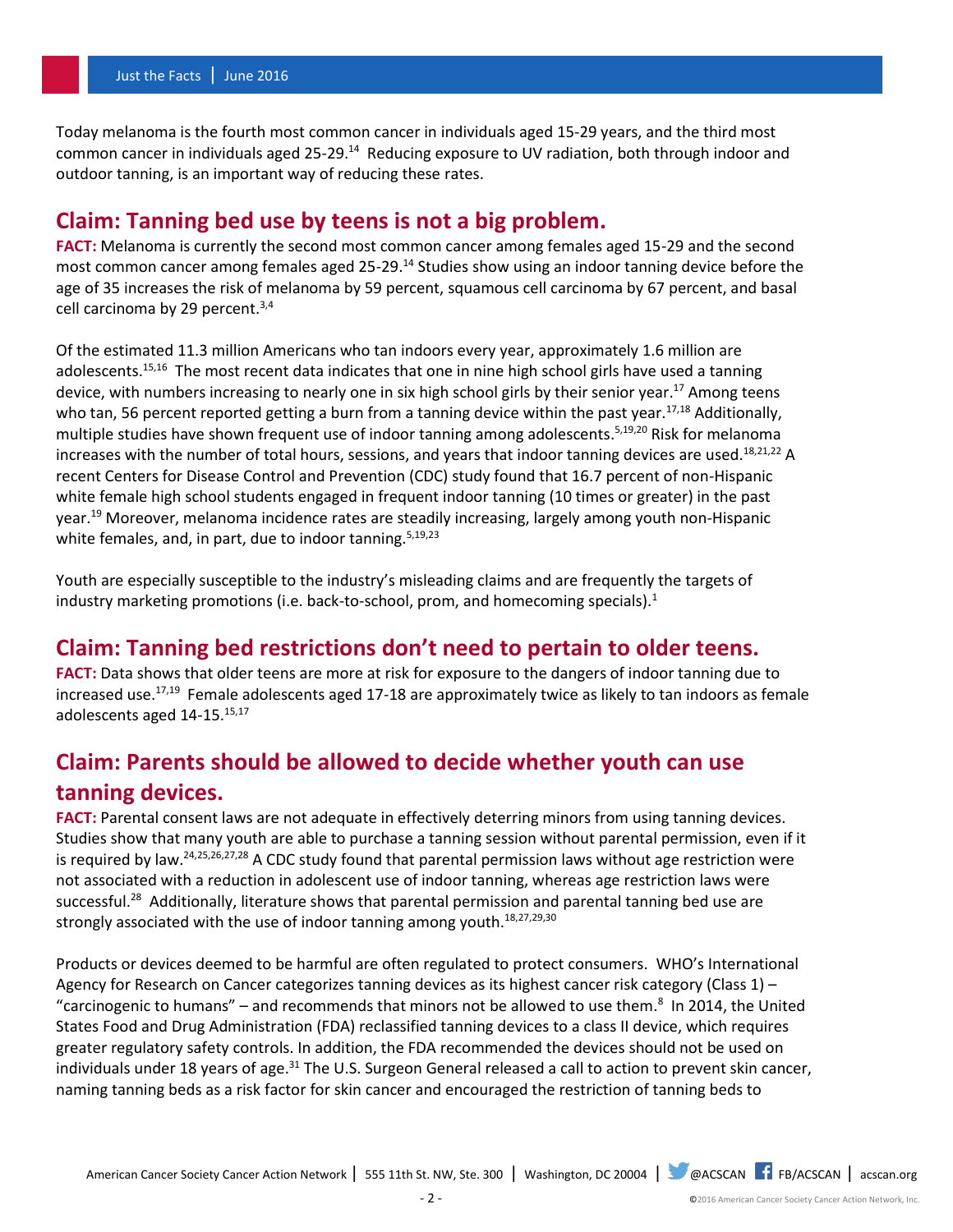#### Just the Facts | June 2016

 $\overline{\phantom{a}}$ 

individuals under 18, as well as proper enforcement of state laws.<sup>13</sup> Finally, In December 2015, the FDA issued two proposed rules on indoor tanning devices to protect public health through prohibiting the use of tanning devices by minors, raising awareness of the health risks of these devices for adults, and requiring sunlamp manufacturers and tanning facilities to take additional safety measures for these devices.

The use of other harmful consumer products and services (e.g., tobacco) are not left to similar discretionary decision-making. To protect youth from the harmful effects of artificial UV radiation age restrictions laws that prohibit the use of tanning devices to individuals under 18 should be required, **without exceptions.** In addition, proper enforcement measures and oversight mechanisms should be in place to guarantee that youth are not gaining access to these harmful devices.

<sup>11</sup> Dore JF, Chignol MC. Tanning salons and skin cancer. *Photobiol. Sci.* 2012; 11, 30-7.

<sup>12</sup> National Toxicology Program U.S. Department of Health and Human Services. Scientific review of ultraviolet (UV) radiation, broad spectrum and UVA, UVB, and UVC. Updated November 5, 2014. Accessed May 13, 2016.

http://ntp.niehs.nih.gov/ntp/roc/content/profiles/ultravioletradiationrelatedexposures.pdf.

<sup>13</sup> U.S. Department of Health and Human Services. The Surgeon General's call to action to prevent skin cancer. Washington, D.C.: U.S. Dept of Health and Human Services, Office of the Surgeon General; 2014.

<sup>17</sup> Centers for Disease Control and Prevention. Youth Risk Behavior Surveillance-United States, 2015. *MMWR*. 2016; 65(6).

 $1$  U.S. House of Representatives Committee on Energy and Commerce Minority Staff. (2012, February 1). False and Misleading Information Provided to Teens by the Indoor Tanning Industry – Investigative Report.

<sup>2</sup> United States of America Federal Trade Commission. (2010, May 13). In the Matter of Indoor Tanning Association, a corporation - Docket Number C-4290 Decision and Order. Available at ftc.gov/os/caselist/0823159/100519tanningdo.pdf.

<sup>3</sup> The 59% increased risk is cited here: Boniol B., Autier P., Boyle P., Gandini S. Corrections: Cutaneous melanoma attributable to sunbed use: systematic review and meta-analysis. *BMJ*. 2012; 345:e8503. Published December 2012; which is a correction of the original article cited here: Boniol B., Autier P., Boyle P., Gandini S. Cutaneous melanoma attributable to sunbed use: systematic review and meta-analysis. *British Medical Journal*. 2012; 345:e4757. Correction published December 2012; 345:e8503.

<sup>4</sup> Wehner MR, Shive ML, Chren MM, Han J, Qureshi AA, Linos E. Indoor tanning and non-melanoma skin cancer: systematic review and meta-analysis. *BMJ*. 2012, 345:35909. doi: http://dx.doi.org/10.1136/bmj.e5909.

<sup>5</sup> Lazovich D, Vogel RI, Weinstock MA, Nelson HH, Ahmed RL, Berwick M. Association between indoor tanning and melanoma in younger men and women. *JAMA Dermatol.* 2016; doi: 10.1001/jamadermatol.2015.2938.

<sup>6</sup> Wehner MR, Chren MM, Nameth D, Choudhry A, Gaskins M, Nead KT, et al. International prevalence of indoor tanning: a systematic review and meta-analysis. *JAMA Dermatol.* 2014; 150(4): 390-400. doi: 10.1001/jamadermatol.2013.6896.

<sup>&</sup>lt;sup>7</sup> Guy GP, Watson M, Haileyesus T, Annest JL. Indoor tanning-related injuries treated in a national sample of US hospital emergency departments. *JAMA Internal Medicine*. 2015; 175(2): 309-311.

<sup>8</sup> El Ghissassi F, Bann R, Straif K, Grosse Y, Secretan B, Bouvard V, et al. A review of human carcinogens – part D: radiation. *Lancet Oncol*. 2009; 10(8):751-2.

<sup>9</sup> American Cancer Society. *Cancer Facts & Figures 2016*. Atlanta, GA: American Cancer Society; 2016.

<sup>&</sup>lt;sup>10</sup> Eller MS, Maeda T, Magnoni C, Atwal D, Gilchrest BA. Enhancement of DNA repair in human skin cells by thymidine dinucleotides: evidence for a p53-mediated mammalian SOS response. *Proc Natl Acad Sci U S A*. 1997;94(23):12627-12632.

<sup>&</sup>lt;sup>14</sup> NAACCR Fast Stats: An interactive tool for quick access to key NAACCR cancer statistics. North American Association of Central Cancer Registries. http://www.naaccr.org/. (Accessed on 5-5-2016).

<sup>&</sup>lt;sup>15</sup> Guy GP, Berkowitz Z, Everrett JS, Holman DM, Garnett E, Watson M. Trends in indoor tanning among US high school students, 2009-2013. *JAMA Dermatol.* 2015; 151(4):448-50.

<sup>16</sup> Guy GP, Berkowitz Z, Holman DM, Hartman AM. Recent changes in the prevalence of and factors associated with frequency of indoor tanning among US adults. *JAMA Dermatol.* 2015; 151(11):1256-59.

<sup>18</sup> Cokkinides V., Weinstock M., Lazovich D., Ward E., Thun M. Indoor tanning use among adolescents in the U.S., 1998-2004. *Cancer*. 2009; 115: 190-198.

<sup>19</sup> Guy GP, Berkowitz Z, Watson M, Holman DM, Richardson LC. Indoor tanning among young non-Hispanic white females. *JAMA Intern Med.* 2013; 173(20):1920-22. doi: 10.1001/jamainternmed.2013.10013.

<sup>20</sup> Hartman AM, Guy GP, Holman DM, Saraiya M, Plescia M. Use of indoor tanning devices by adults – United States, 2010. *MMWR*. 2012; 61(18):323-6.

<sup>&</sup>lt;sup>21</sup> American Cancer Society. Cancer Prevention and Early Detection Facts and Figures 2015. Atlanta: American Cancer Society; 2015. <sup>22</sup> Lazovich D, Vogel RI, Berwick M, Weinstock MA, Anderson KE, Warshaw EM. Indoor tanning and risk of melanoma: a case-control study in a highly exposed population. *Cancer Epidemiol Biomarkers Prev*. 2010;19: 1557-1568.